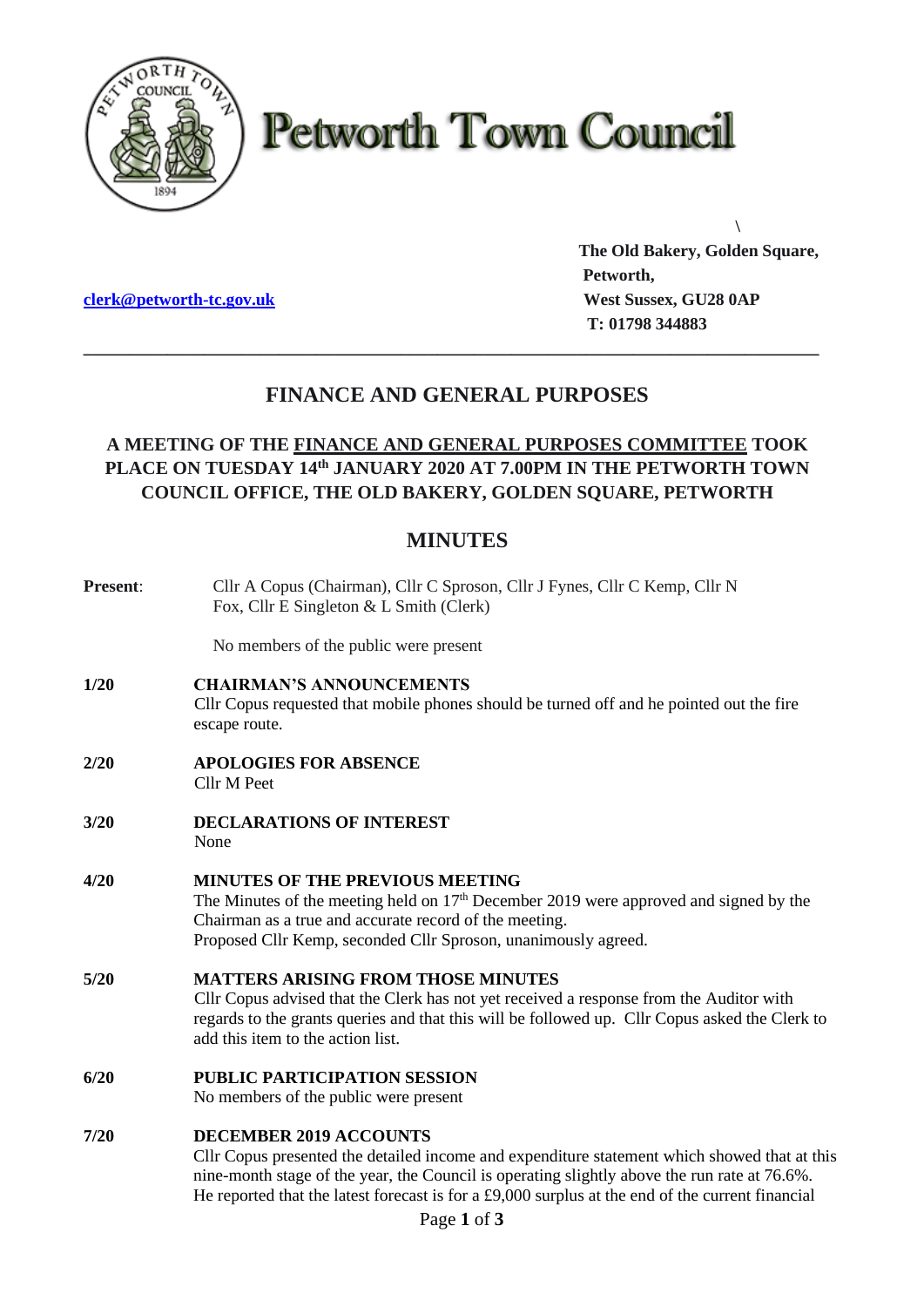year. Cllr Copus advised that a number of VAT adjustments have been made and the payments made for the monthly payroll have now been allocated to the correct cost centres. He advised that the Clerk will investigate the payments made for grounds maintenance during the current year as the cost of maintaining the cemeteries is higher than anticipated. He asked the Clerk to move the costs of the sail flags from the Christmas Event to the Farmers Market. Cllr Copus reported that the forecast for the remainder of the year and the draft budget for 2020/21 have been adjusted having given consideration to the December accounts and these will be presented under item 13.

#### **8/20 BANK RECONCILIATION AS AT END DECEMBER 2019**

The current account and reserve account bank statements had been reconciled to the accounting system balances. The 2 statements were initialled as reconciled by Cllr Kemp.

#### **9/20 UPCOMING COSTS**

Cllr Copus advised that the purchase of 2 more stars for the Christmas Event would be deferred to the 2020/21 financial year. Under the proposal of Cllr Copus, seconded by Cllr Singleton and unanimously agreed, the Clerk's participation in the Surrey & Sussex Association of Local Council's CiLCA training day on the  $4<sup>th</sup>$  February 2020, at a cost of £320 was approved.

#### **10/20 INVOICES FOR APPROVAL**

Having considered the invoices received, Cllr Copus proposed that these should be approved, seconded by Cllr Kemp with all in agreement. Cllr Fynes offered to send the Clerk the price schedule for the Leconfield Hall as the cost of hire for the Christmas Event appear high. Cllr Copus agreed to read the water meter at Station Road to ensure the invoice from Business Stream is accurate.

#### **11/20 ELECTRONIC PAYMENTS**

Cllr Copus reported that Cllr Kemp and Cllr Singleton will reconcile September, October, November & December's payments before the next meeting.

#### **12/20 SALES INCOME**

The sales income for allotments, Farmers Markets, Christmas Event and Petworth Pages to the end of December 2019 were presented by the Clerk who advised that the majority of monies owed have been received. Cllr Copus offered to send details of payments received in January 2020 to the Clerk in order to identify whether any of the discussed monies owed have now been received.

#### **13/20 2020/21 BUDGET**

Cllr Copus presented the full year forecast and the draft budget. Following discussions, a number of areas of the draft budget were adjusted resulting in a Band D increase of 4.59%. An email received from Tom Compton, Chairman of Tillington Parish Council, requesting Petworth Town Council donate a percentage of its annual precept to the Sylvia Beaufoy Centre, was discussed by the committee. It was agreed that Cllr Copus would reply to Mr Compton's email, advising that whilst the Town Council would not donate a percentage of its precept to the Sylvia Beaufoy Centre, the committee would welcome an application for a discretionary grant in accordance with the published grant terms and conditions. Under the proposal of Cllr Copus, seconded by Cllr Kemp and unanimously agreed, the draft budget will be recommended to Full Council for approval at the meeting on 16<sup>th</sup> January 2020.

#### **14/20 PETWORTH IN BLOOM/PLANTING WORKING GROUP**

The committee considered the revised terms of reference received from Maggie South. The positioning and legal structure of Petworth in Bloom was discussed by the committee and it was agreed to establish a Planting & Horticulture Working Group which will report to the Open Spaces committee and be accountable to, and managed by, Petworth Town Council. It was agreed that the Town Council's entry in to the "In Bloom" competition, would be one of the Planting & Horticulture Working Group objectives. Cllr Copus asked the Clerk to